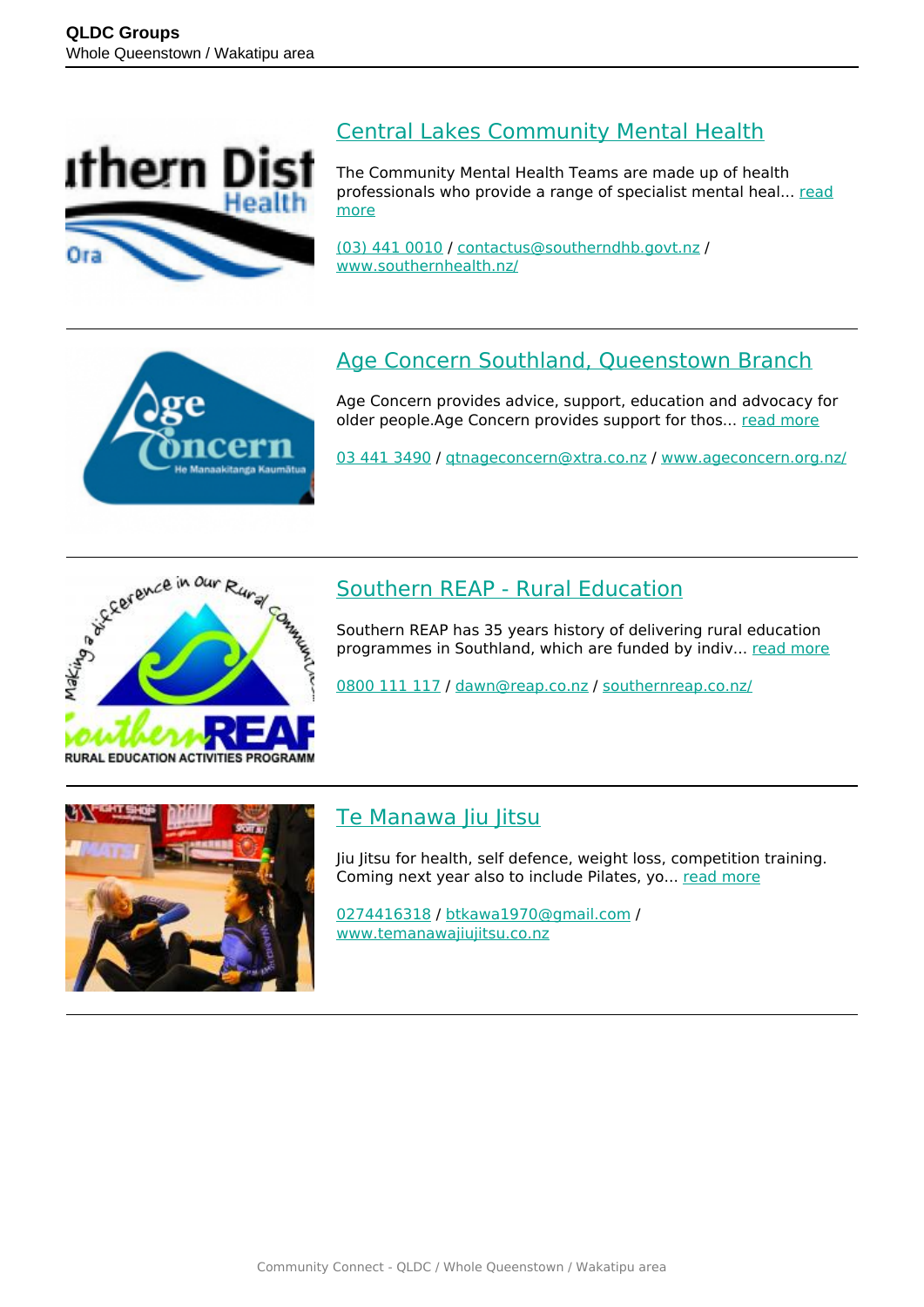

#### [Baskets of Blessing](https://groups.qldc.govt.nz/groups/show/baskets-of-blessing/)

Baskets of Blessings is a community group that provides gift baskets and frozen meals, made with love for when word... [read more](https://groups.qldc.govt.nz/groups/show/baskets-of-blessing/)

[0273299433](tel:0273299433) / [info@basketsofblessing.co.nz](mailto:info@basketsofblessing.co.nz) / [www.basketsofblessing.co.nz/](https://www.basketsofblessing.co.nz/)



## [Carlson Gracie Jiu Jitsu NZ](https://groups.qldc.govt.nz/groups/show/carlson-gracie-jiu-jitsu-nz/)

Based in Queenstown New Zealand, Carlson Gracie Jiu-Jitsu New Zealand is the sole New Zealand arm of Carlson Gracie... [read more](https://groups.qldc.govt.nz/groups/show/carlson-gracie-jiu-jitsu-nz/)

[02102304516](tel:02102304516) / [contact@carlsongraciebjj.co.nz](mailto:contact@carlsongraciebjj.co.nz ) / [www.carlsongraciebjj.co.nz/](http://www.carlsongraciebjj.co.nz/)



## [Dance Social NZ](https://groups.qldc.govt.nz/groups/show/dance-social-nz/)

At Dance Social NZ we teach Modern Jive: an easy to learn, partner dance which is as it says Dancing and its Social... [read more](https://groups.qldc.govt.nz/groups/show/dance-social-nz/)

[021566013](tel:021566013) / [dancesocialnz@gmail.com](mailto:dancesocialnz@gmail.com)

### [Cre8ing Balance](https://groups.qldc.govt.nz/groups/show/cre8ing-balance/)

Cre8ing Balance provides on-site Workplace Wellbeing Support. We are a provider to the Regional Business Partner Ne... [read more](https://groups.qldc.govt.nz/groups/show/cre8ing-balance/)

[0212880270](tel:0212880270) / [chenin@cre8ingbalance.com](mailto:chenin@cre8ingbalance.com) / [cre8ingbalance.com/](https://cre8ingbalance.com/)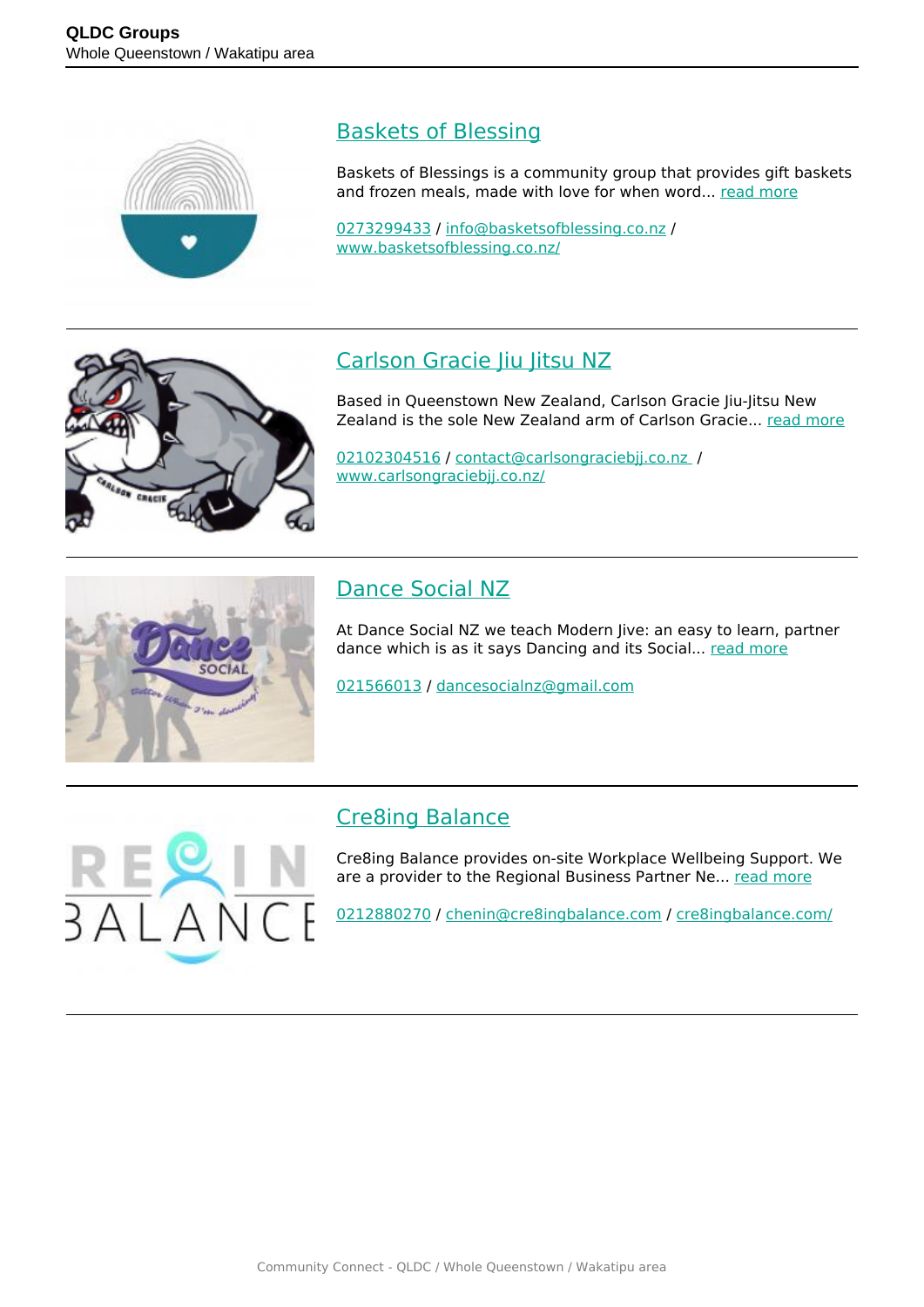

#### [C3 Church Queenstown](https://groups.qldc.govt.nz/groups/show/c3-church-queenstown/)

C3 Queenstown is community of faith that 'Feels Like Home' - home is a place where you can be yourself, be who God ... [read more](https://groups.qldc.govt.nz/groups/show/c3-church-queenstown/)

[0275232351](tel:0275232351) / [office@c3churchqueenstown.org](mailto:office@c3churchqueenstown.org) / [www.c3churchqueenstown.org/](https://www.c3churchqueenstown.org/)



## [Whakatipu Wildlife Trust](https://groups.qldc.govt.nz/groups/show/whakatipu-wildlife-trust/)

The Whakatipu Wildlife Trust work with community environmental groups to support, connect and foster predator contr... [read more](https://groups.qldc.govt.nz/groups/show/whakatipu-wildlife-trust/)

[hello@whakatipuwildlifetrust.org.nz](mailto:hello@whakatipuwildlifetrust.org.nz) / [whakatipuwildlifetrust.org.nz/](https://whakatipuwildlifetrust.org.nz/)



### [Wakatipu Community Foundation](https://groups.qldc.govt.nz/groups/show/wakatipu-community-foundation/)

Your Legacy. Your Community. For Good. Community Foundations are the fastest growing form of philanthropy worldw... [read more](https://groups.qldc.govt.nz/groups/show/wakatipu-community-foundation/)

[wakatipucommunityfoundation@gmail.com](mailto:wakatipucommunityfoundation@gmail.com) / [www.wakatipucommunityfoundation.co.nz](https://www.wakatipucommunityfoundation.co.nz)



### [ASB](https://groups.qldc.govt.nz/groups/show/asb/)

The role of a Community Banker has evolved considerably and is now defined as a connector or conduit between our mo... [read more](https://groups.qldc.govt.nz/groups/show/asb/)

[shyla.hona@asb.co.nz](mailto:shyla.hona@asb.co.nz)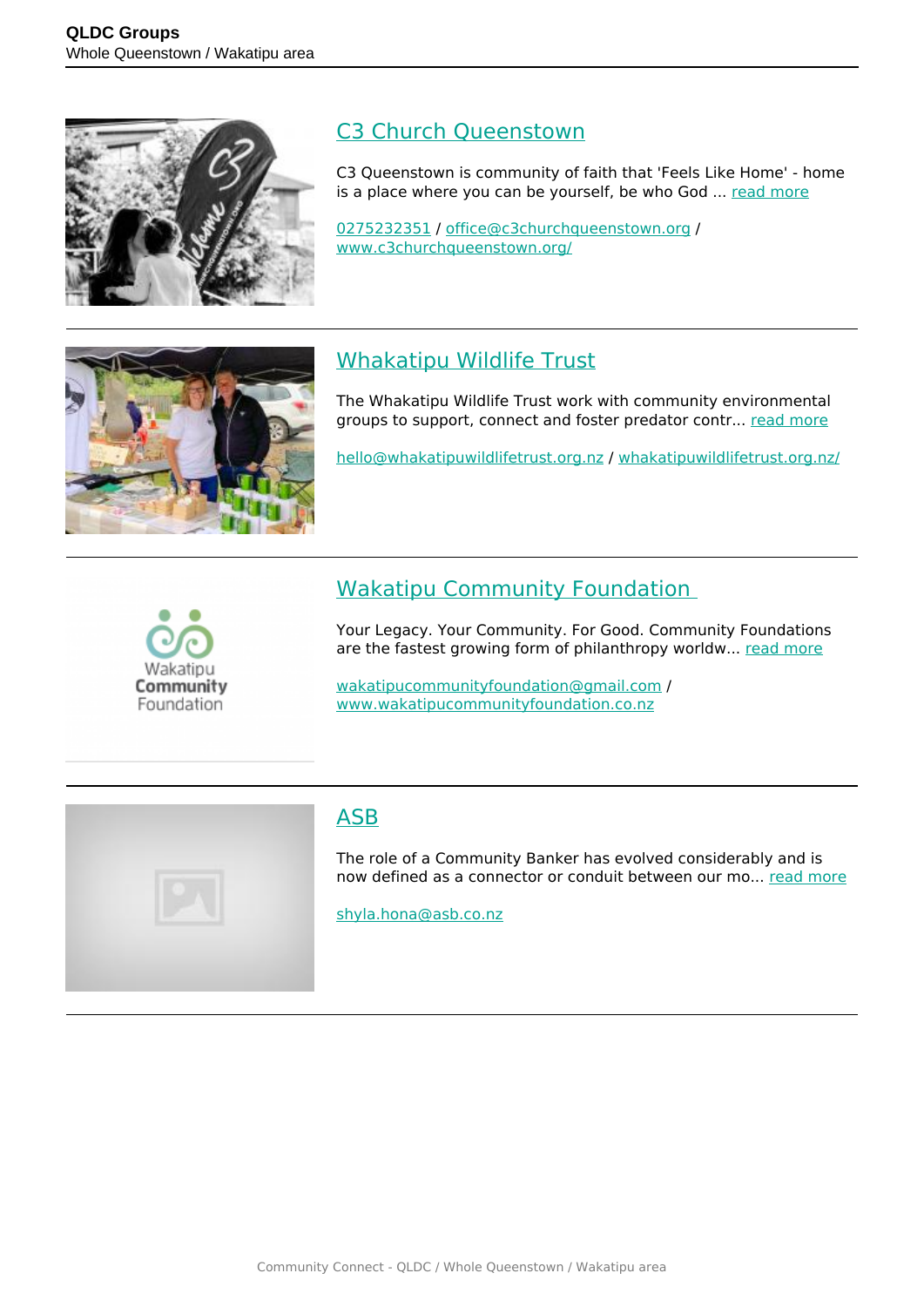

#### [Community Care Trust](https://groups.qldc.govt.nz/groups/show/community-care-trust/)

Community Care Trust has supported people in Otago and Southland for many years and we are excited to be establishi... [read more](https://groups.qldc.govt.nz/groups/show/community-care-trust/)

[03 445 1690 or 0800 800 001](tel:034451690) / [julieca@cct.org.nz](mailto:julieca@cct.org.nz) / [cct.org.nz/](https://cct.org.nz/)

#### [Community Trust South](https://groups.qldc.govt.nz/groups/show/community-trust-south/)



We are your community owned grant making organisation. From Stewart Island to Glenorchy, Te Anau to Tapanui and all... [read more](https://groups.qldc.govt.nz/groups/show/community-trust-south/)

[\(03\) 218 2034](tel:032182034) / [info@communitytrustsouth.nz](mailto:info@communitytrustsouth.nz) / [www.communitytrustsouth.nz](http://www.communitytrustsouth.nz)



### **[Healthpoint](https://groups.qldc.govt.nz/groups/show/healthpoint/)**

Healthpoint provides up-to-date information about healthcare providers, referral expectations, services offered and... [read more](https://groups.qldc.govt.nz/groups/show/healthpoint/)

[www.healthpoint.co.nz/](https://www.healthpoint.co.nz/)



#### [Queenstown Womxn's Group](https://groups.qldc.govt.nz/groups/show/queenstown-womxns-group/)

Q.W.G connects womxn in the QLD community to inspire, empower & create. We are inclusive of rainbow communities and... [read more](https://groups.qldc.govt.nz/groups/show/queenstown-womxns-group/)

[02108603160](tel:02108603160) / [gemmarosepeacock@gmail.com](mailto:gemmarosepeacock@gmail.com) / [gemmarosepeacock.com](http://gemmarosepeacock.com)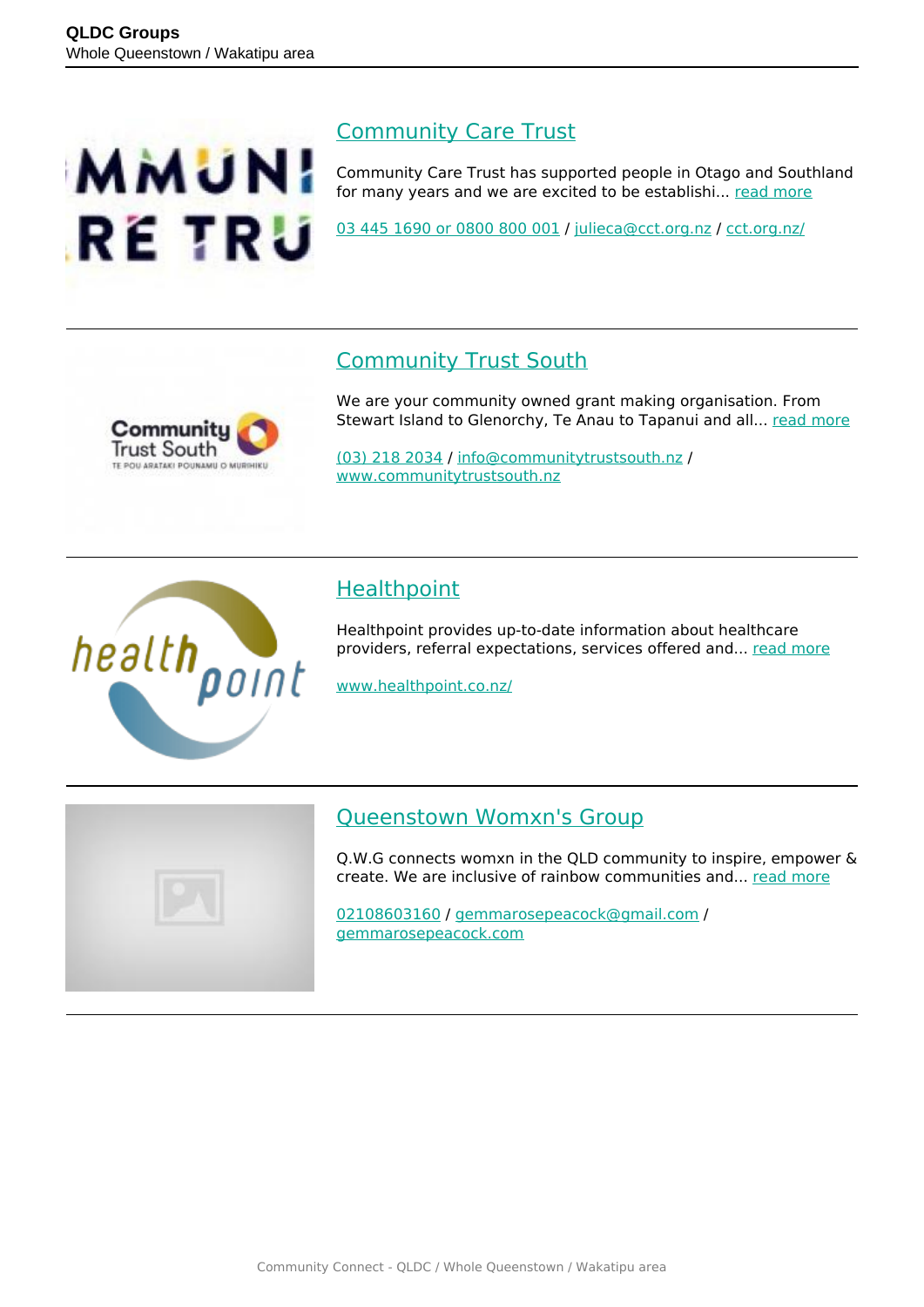

### [The Wakatipu Walkers](https://groups.qldc.govt.nz/groups/show/the-wakatipu-walkers/)

The Wakatipu Walkers walk 50 weeks of the year and hike a different trail every week. There are often 3 options var... [read more](https://groups.qldc.govt.nz/groups/show/the-wakatipu-walkers/)

[027 434 4545](tel:0274344545) / [kashmilne@gmail.com](mailto:kashmilne@gmail.com) / [wakatipuwalkers.weebly.com/](https://wakatipuwalkers.weebly.com/)



# [St Peter's Anglican Church](https://groups.qldc.govt.nz/groups/show/st-peters-anglican-church/)

St Peter's in Queenstown and St Paul's in Arrowtown have been part of Queenstown and the wider Wakatipu since 1863 ... [read more](https://groups.qldc.govt.nz/groups/show/st-peters-anglican-church/)

[03 4428391](tel:034428391) / [admin@stpeters.co.nz](mailto:admin@stpeters.co.nz) / [www.stpeters.co.nz](http://www.stpeters.co.nz)



#### [Arrowtown School Of Russian Ballet and Creative](https://groups.qldc.govt.nz/groups/show/arrowtown-school-of-russian-ballet-and-creative-arts/) [Arts](https://groups.qldc.govt.nz/groups/show/arrowtown-school-of-russian-ballet-and-creative-arts/)

This is the first school in New Zealand which focuses on Russian Classical Ballet, many other styles and combines n... [read more](https://groups.qldc.govt.nz/groups/show/arrowtown-school-of-russian-ballet-and-creative-arts/)

[022 157 1848](tel:0221571848) / [asorbaca@yahoo.com](mailto:asorbaca@yahoo.com) / [www.schoolofrussianballet.co.nz/](https://www.schoolofrussianballet.co.nz/)



### OT Community CATs

QT Community Cats - Traps, rescues and re homes cats with in the Wakatipu Region, QT Cats also runs Well being and ... [read more](https://groups.qldc.govt.nz/groups/show/qt-community-cats/)

[0276950276](tel:0276950276) / [ginny@ambiencesystems.co.nz](mailto:ginny@ambiencesystems.co.nz)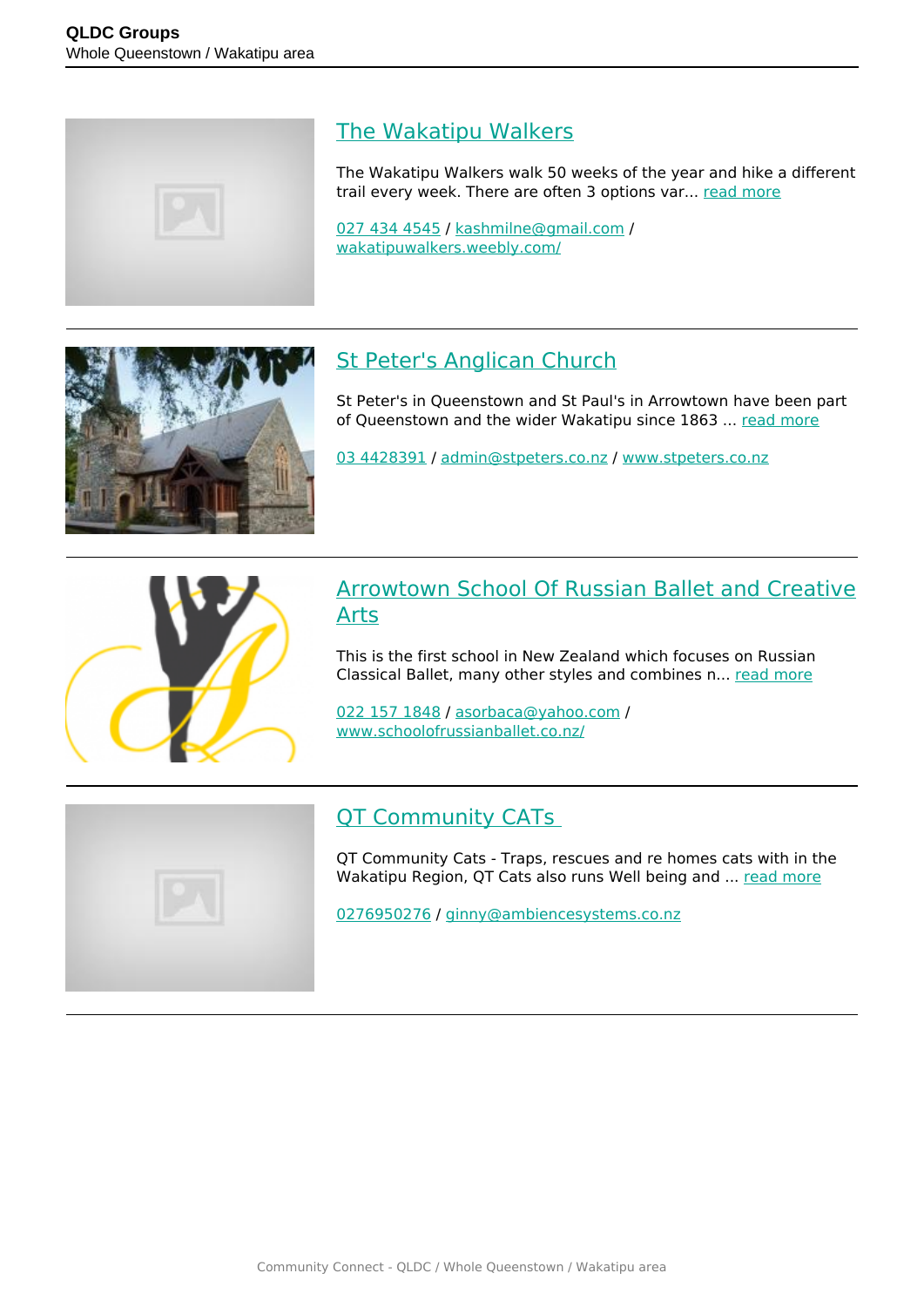

#### [Hospice Southland](https://groups.qldc.govt.nz/groups/show/hospice-southland/)

The Dharma Centre supported the establishment of a Hospice Southland shop two years ago at 106 Gorge Road (next to ... [read](https://groups.qldc.govt.nz/groups/show/hospice-southland/) [more](https://groups.qldc.govt.nz/groups/show/hospice-southland/)

[info@dharmacentre.org.nz](mailto:info@dharmacentre.org.nz) / [dharmacentre.org.nz/hospice-southland/](http://dharmacentre.org.nz/hospice-southland/)



### [Buddy Programme Wakatipu](https://groups.qldc.govt.nz/groups/show/buddy-programme-wakatipu/)

Mentoring Programme for children 4-12 years.The programme contributes to the emotional and social wellbeing of Sout... [read](https://groups.qldc.govt.nz/groups/show/buddy-programme-wakatipu/) [more](https://groups.qldc.govt.nz/groups/show/buddy-programme-wakatipu/)

[03 442 4470](tel:034424470) / [BPW@familyworkssld.nz](mailto:BPW@familyworkssld.nz) / [familyworkssld.nz/](http://familyworkssld.nz/)



## [Silk & Circus](https://groups.qldc.govt.nz/groups/show/silk-and-circus/)

Silk & Circus provides Aerials classes for both Kids and Adults. We focus on Aerial Silks, Trapeze, Lyra, Juggling ... [read more](https://groups.qldc.govt.nz/groups/show/silk-and-circus/)

[0212044854](tel:0212044854) / [hello@silkandcircus.co.nz](mailto:hello@silkandcircus.co.nz) / [www.silkandcircus.co.nz](http://www.silkandcircus.co.nz)

### [Aspiring Avalanche Dogs](https://groups.qldc.govt.nz/groups/show/aspiring-avalanche-dogs/)



Aspiring Avalanche Dogs is a non-profit organisation and a registered charity who's goal is to provide support and ... [read more](https://groups.qldc.govt.nz/groups/show/aspiring-avalanche-dogs/)

[021 319 824 | 03 443 5465](tel:021319824034435465) / [info@aspiringdogs.org.nz](mailto:info@aspiringdogs.org.nz) / [www.aspiringdogs.org.nz/](https://www.aspiringdogs.org.nz/)